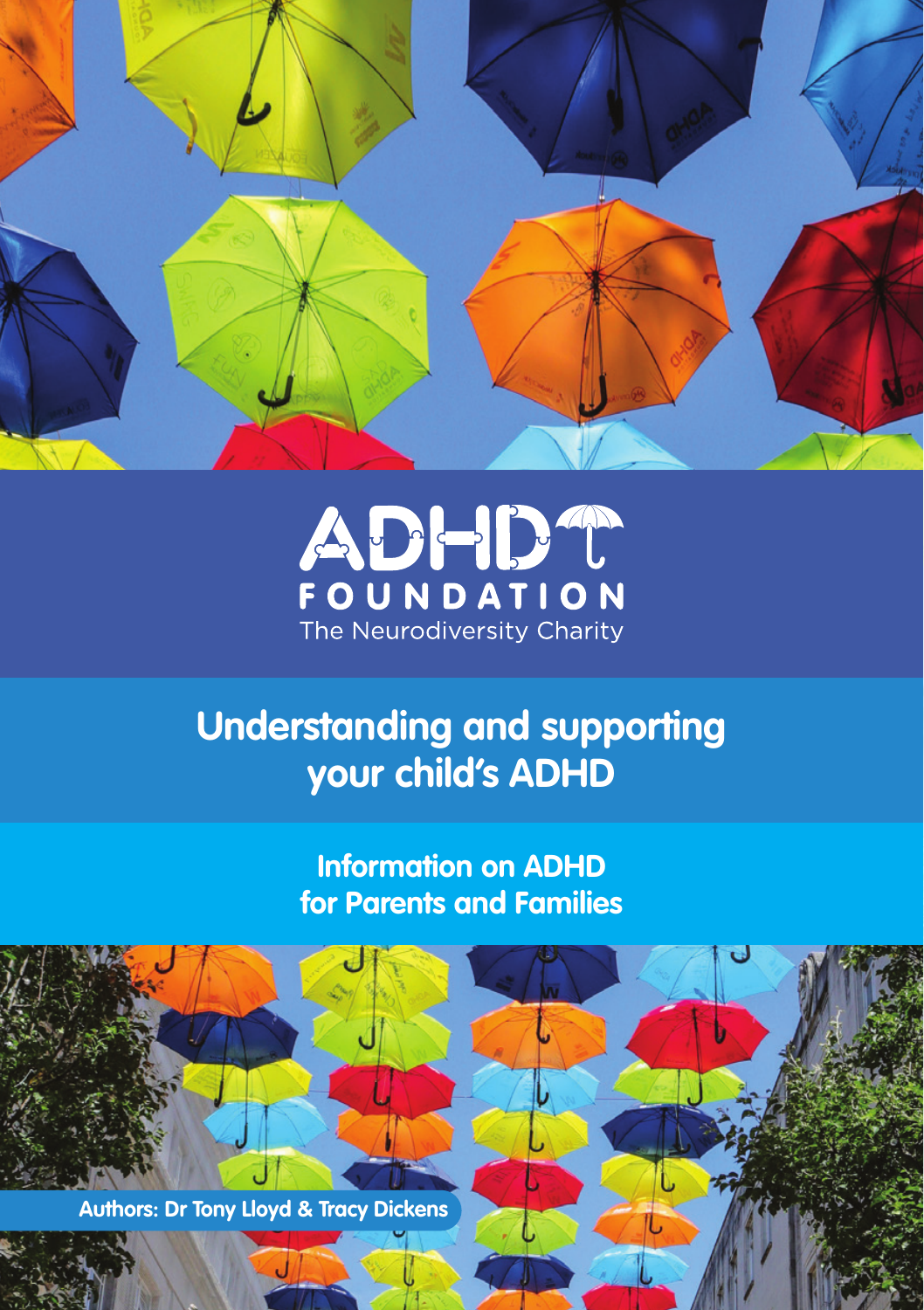ADHD is a thoroughly researched condition recognised by the NHS in the UK, and across the world by the World Health Organisation, who state that ADHD occurs in 5.26% of the population. Guidelines are available on the diagnosis and treatment of ADHD from the National Institute of Health Care Excellence. In Scotland, this appears in the Scottish Intercollegiate Guidelines Network.

You can access the Patient's Guide on NHS NICE Guidelines via this link: https://www.adhdfoundation.org.uk/wp-content/uploads/2019/02/ADHD-NICE-Guidelines-Patient-Booklet.pdf

1 in 20 children have ADHD and can present in a mild, moderate or severe form. ADHD is a lifespan condition, by adulthood, many people have learned to live happy, healthy and successful lives using a range of interventions and strategies that include medication, daily exercise, healthy nutrition, stress management strategies and what are known as executive functioning skills to help them plan and organise their lives, especially in school and in the workplace.

There are three main characteristics of ADHD:



These are evident in all children, but present in a more extreme form in children with ADHD.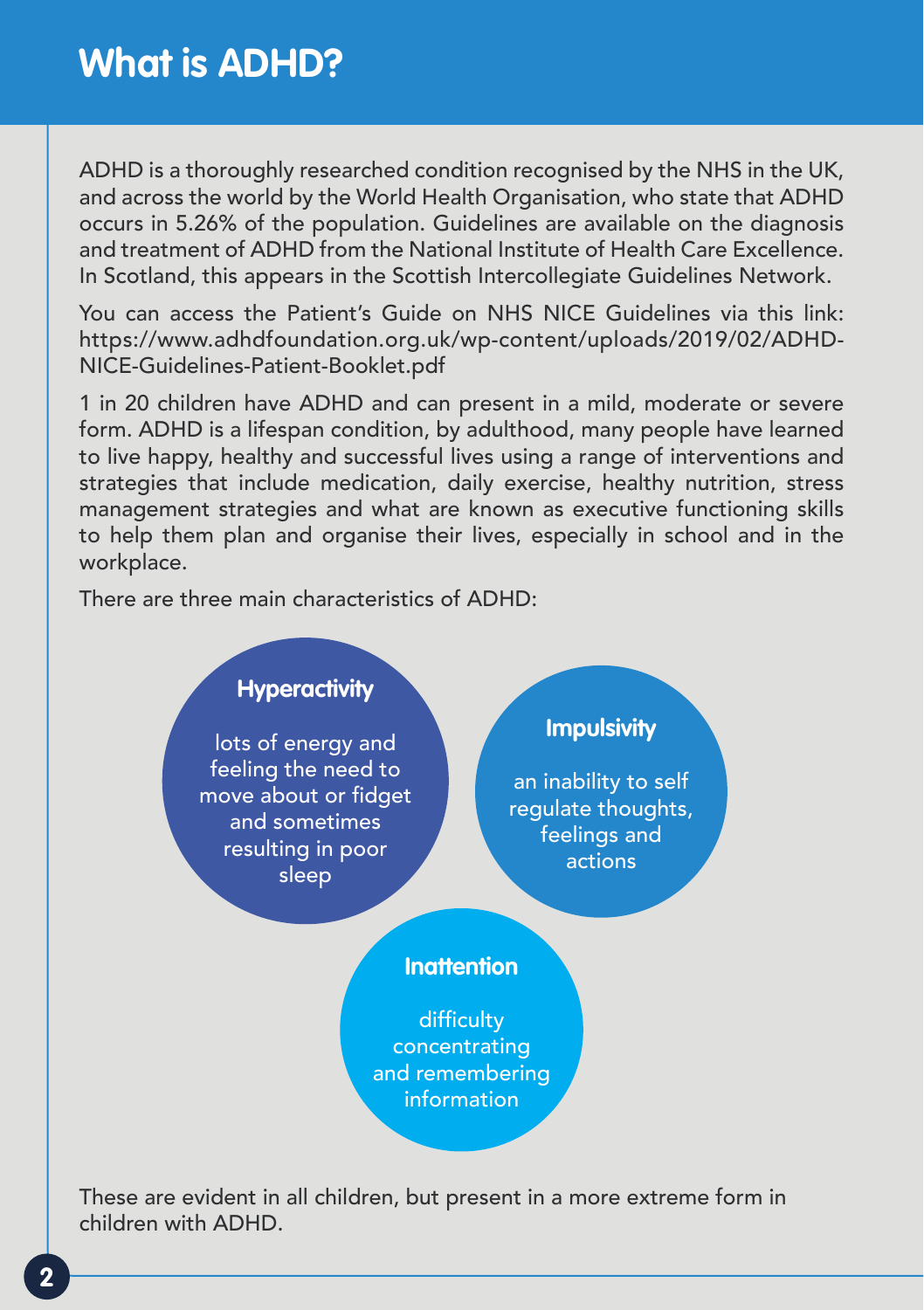## **What causes ADHD?**

Most people have a combination of these three main characteristics and while hyperactivity is the most noticeable, it is the least concerning unless it is affecting sleep. Many people with ADHD also say they are very sensitive and find themselves getting frustrated easily. Everyone is different and expresses their individuality and their ADHD in a way that is unique to them.

Scientists have discovered that there are subtle differences in the brains of people with ADHD. We know for example that there is a developmental delay in children so they appear to be less mature for their age during their school years. The brain doesn't develop fully until we are in our early twenties, by which time we can learn how to self manage our ADHD effectively.



ADHD is most often caused by genetics and runs in families. Parents do not have to have ADHD to have a child with ADHD but the combination of genes from parents can result in ADHD in their children. ADHD is not caused by poor parenting or poor diet and it is not true that all children with ADHD display difficult behaviour.

Environmental factors such as positive parenting, school and adverse life events can affect how severely ADHD can impact on children. Low birth weight, premature birth and difficult labour can increase the chances of having ADHD but do not actually cause ADHD. Brain injury or epilepsy may cause ADHD. Knowledge and support from the family and school are key in ensuring that we learn to live successfully with ADHD, achieve our potential and become psychologically resilient.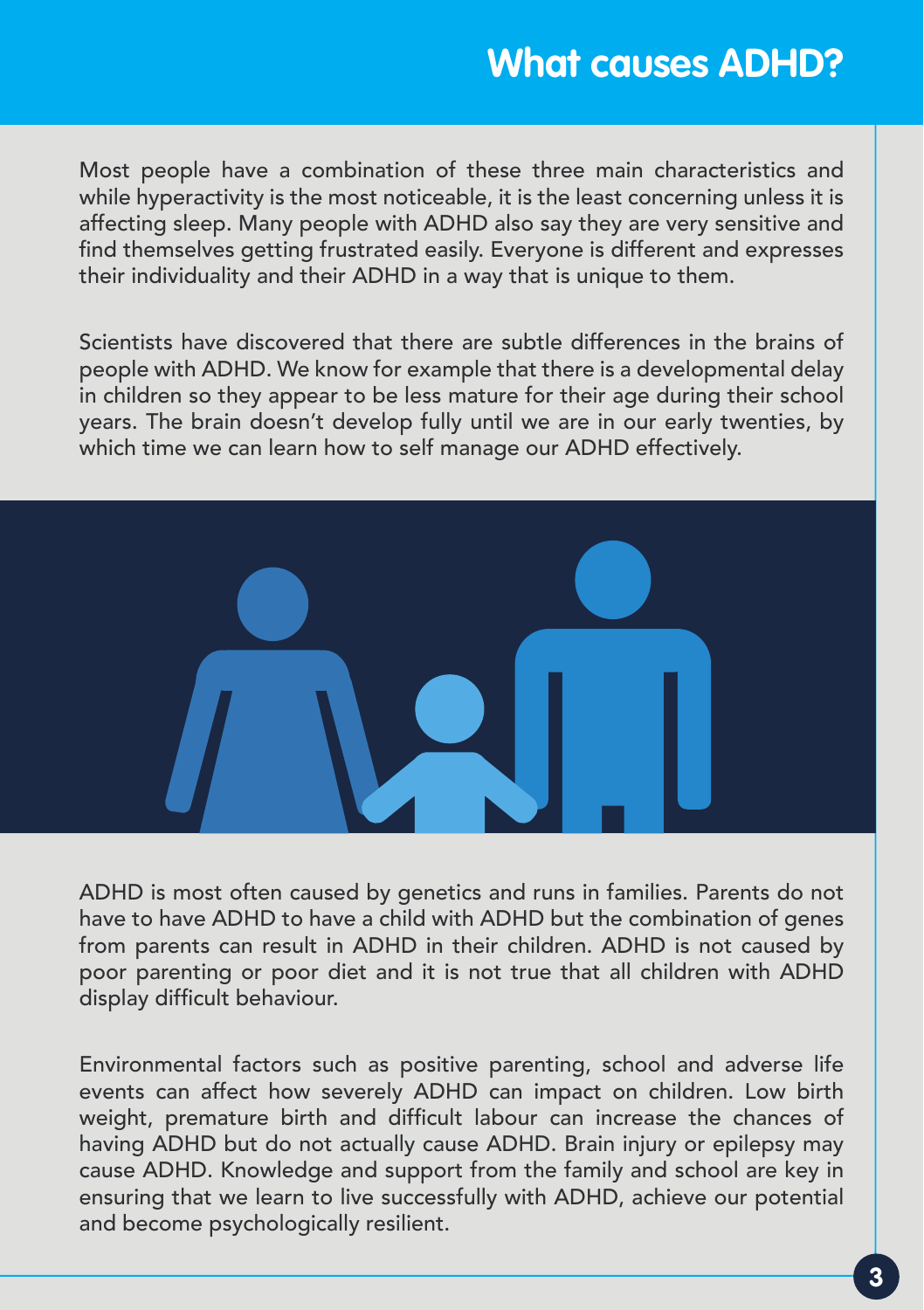If you are concerned your child may have ADHD, firstly talk to your child's school teacher and ask them if they are having difficulty learning and remembering what they have learned in school? Remember poor behaviour is not always a sign of ADHD.

Poor behaviour in school is often the result of children learning how to behave appropriately in a school setting. and making mistakes along the way. Learning is a trial and error process. When the child appears not to be responding to what is asked of them, we have to ask ourselves what is the child's behaviour communicating to us that they are not able to put into words?

Sometimes children with learning differences become very frustrated and lack self esteem because they find the school work more difficult than their classmates. This is known as learner anxiety, and this is most often the cause of any inappropriate behaviour.

Discuss the following with your child's teacher, and request a meeting with the school's Special Educational Needs and Disabilities Co-ordinator (SENDCo). This role could alternatively be called the school Additional Learning Needs Co-ordinator (ALNCo).

Key questions to ask are:

**Is my child paying attention? Is my child showing any delay in learning? Is my child forgetting things? Is my child appearing tired or daydreaming in class? Is my child unable to be still when it is required? Is my child appearing anxious about learning and homework? Is my child unable to organise and plan their school work properly? Does my child frequently appear tired? Does my child find it difficult making and keeping friends? Have these difficulties been occurring for more than six months?**

These characteristics and concerns must be evident in both the home and school.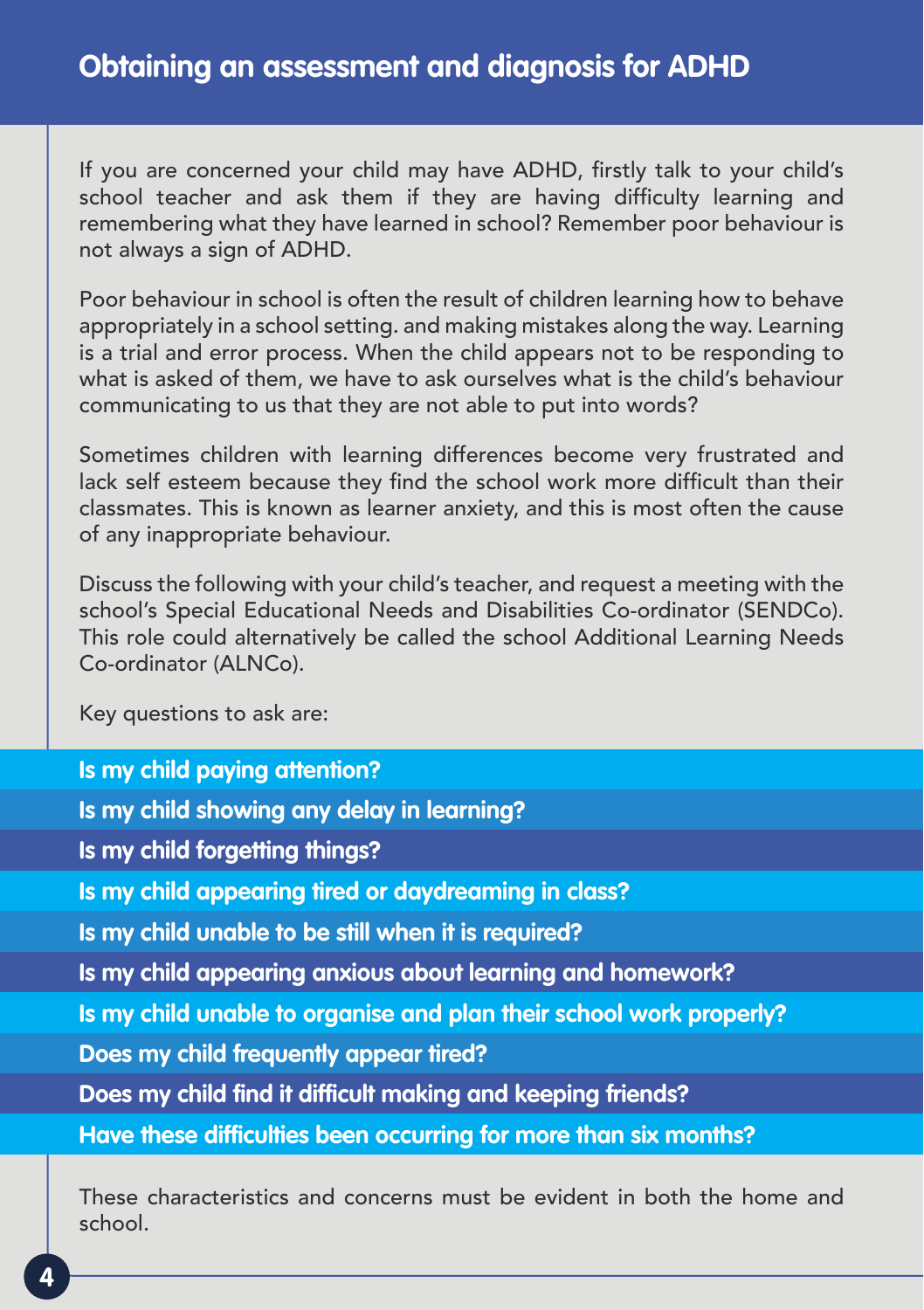Remember that children with neurodevelopmental difficulties such as ADHD, can also have other neurodevelopmental conditions such as dyslexia, dyspraxia, tics and traits of autism affecting their communication skills. It is important to discuss all these issues with your child's school and your doctor.

Ensure their needs and difficulties are understood so the school can make accommodations and put strategies in place straight away to support your child's learning and development in school. Don't wait for a formal diagnosis before putting strategies in place to support them. Information for schools can be found at www.adhdfoundation.org.uk

In each geographical area in the UK, there are different pathways of referral to see a specialist paediatrician who can assess and diagnose a child. Ask your local family doctor who can advise you so that together with the school, you can ensure the doctor gets all the information they need from the school before your appointment.

Some family GPs will make a referral in the event the school disagrees with you about whether a referral for ADHD is appropriate. Adult ADHD assessments are arranged by a family doctor who will refer to an a specialist adult ADHD clinic.

The Diagnostic Criteria for ADHD can be found in the DSM V criteria for ADHD:

- **• A persistent pattern of inattention and/or hyperactivity-impulsivity that interferes with functioning or development**
- **• For children, six or more of the symptoms have persisted for at least 6 months**
- **• For older adolescents and adults (age 17 and older), five or more symptoms are required**
- **• Several inattentive or hyperactive-impulsive symptoms present prior to age 12 years**
- **• Several inattentive or hyperactive-impulsive symptoms present in two or more settings (e.g. at home, school or work; with friends or relatives; in other activities)**
- **• Clear evidence that the symptoms interfere with, or reduce the quality of, social, academic or occupational functioning**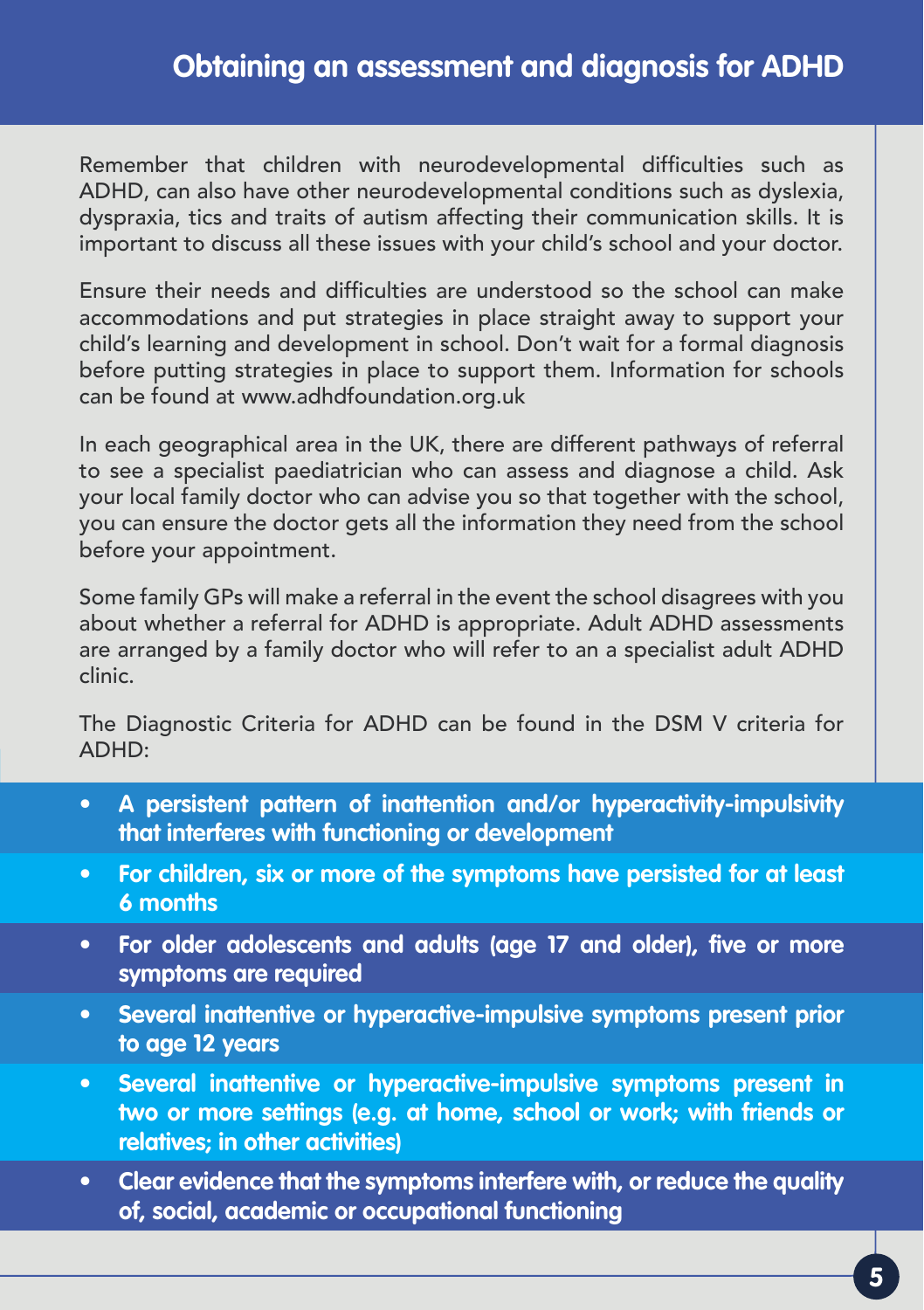

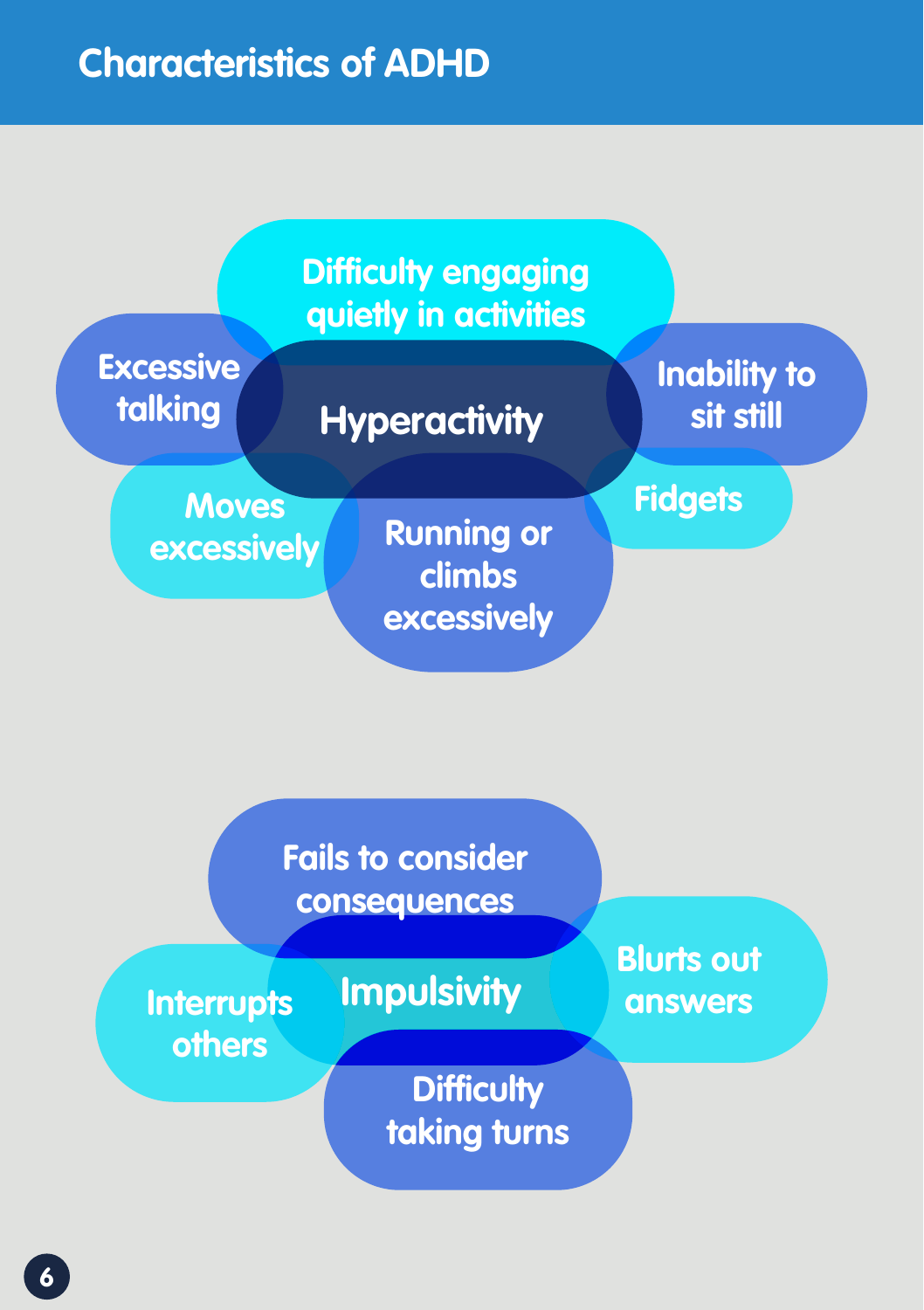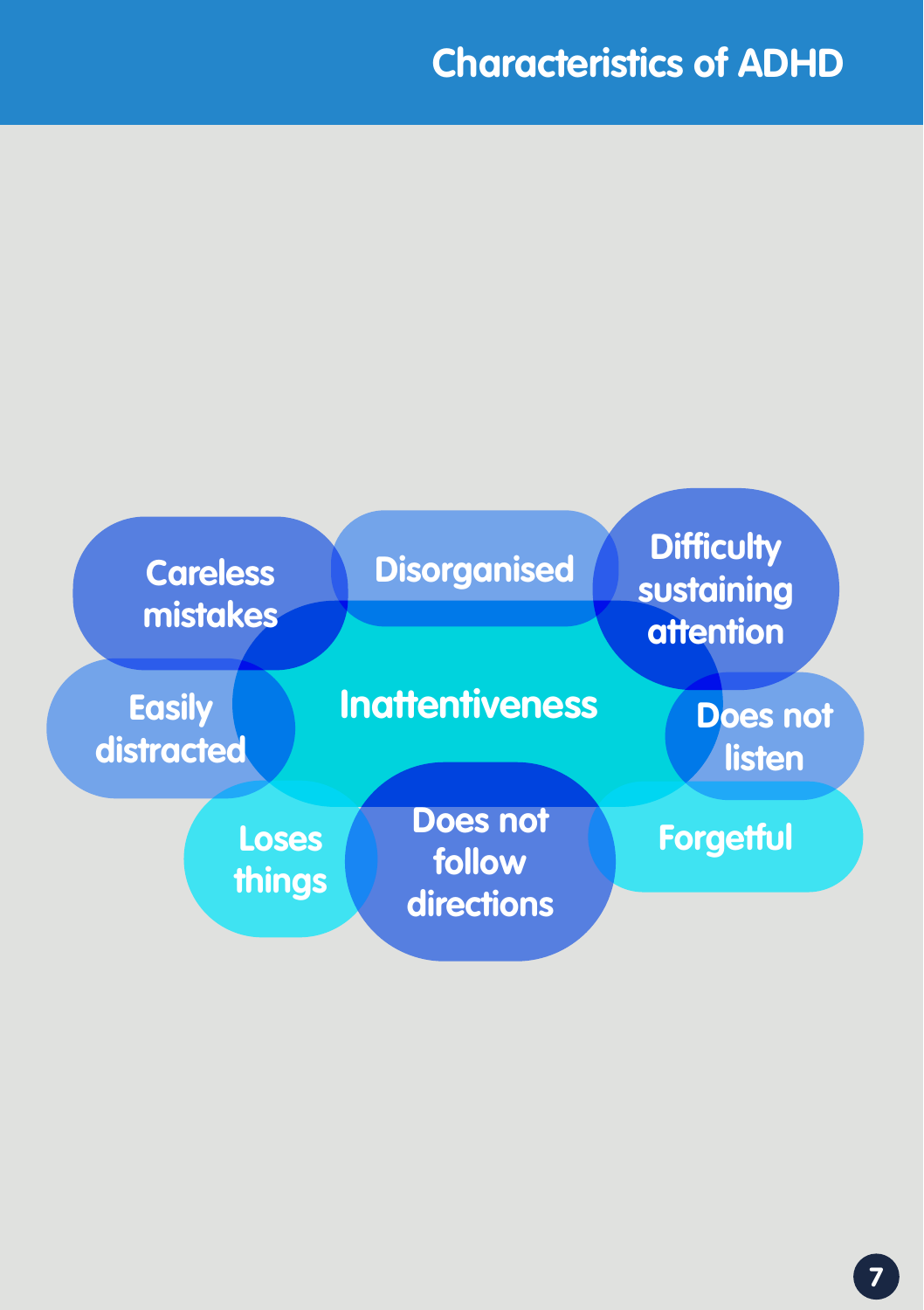Some ADHD specialists refer to ADHD as a disorder of self-regulation. Self-regulation requires that a person have intact executive functions. Executive function refers to brain functions that activate, organise, integrate and manage other functions. It enables individuals to account for short and long term consequences of their actions and to plan for those results.

It also allows individuals to make real-time evaluations of their actions and make necessary adjustments if those actions are not achieving the desired result. This is hard to do when your working memory, your time management and organisation skills are affected by ADHD.

Here is a list of executive functioning skills:

#### **1. Self awareness**

Simply put, this is self-directed attention.

#### **2. Inhibition**

Also known as self-restraint – the ability to not speak or act, but to stop and think before speaking or acting.

#### **3. Non-verbal working memory**

The ability to hold things in your mind. Essentially, visual imagery — how well you can picture things mentally.

#### **4. Verbal working memory**

Self-speech, or internal speech. Most people think of this as their inner monologue.

#### **5. Emotional self regulation**

The ability to take the previous four executive functions and use them to manipulate your own emotional state. This means learning to use words, images, and your own self-awareness to process and alter how we feel about things.

#### **6. Self motivation**

How well you can motivate yourself to complete a task when there is no immediate external consequence.

#### **7. Planning and problem solving**

Experts sometimes like to think of this as self-play — how we play with information in our minds to come up with new ways of doing something. By taking things apart and recombining them in different ways, we're planning solutions to our problems.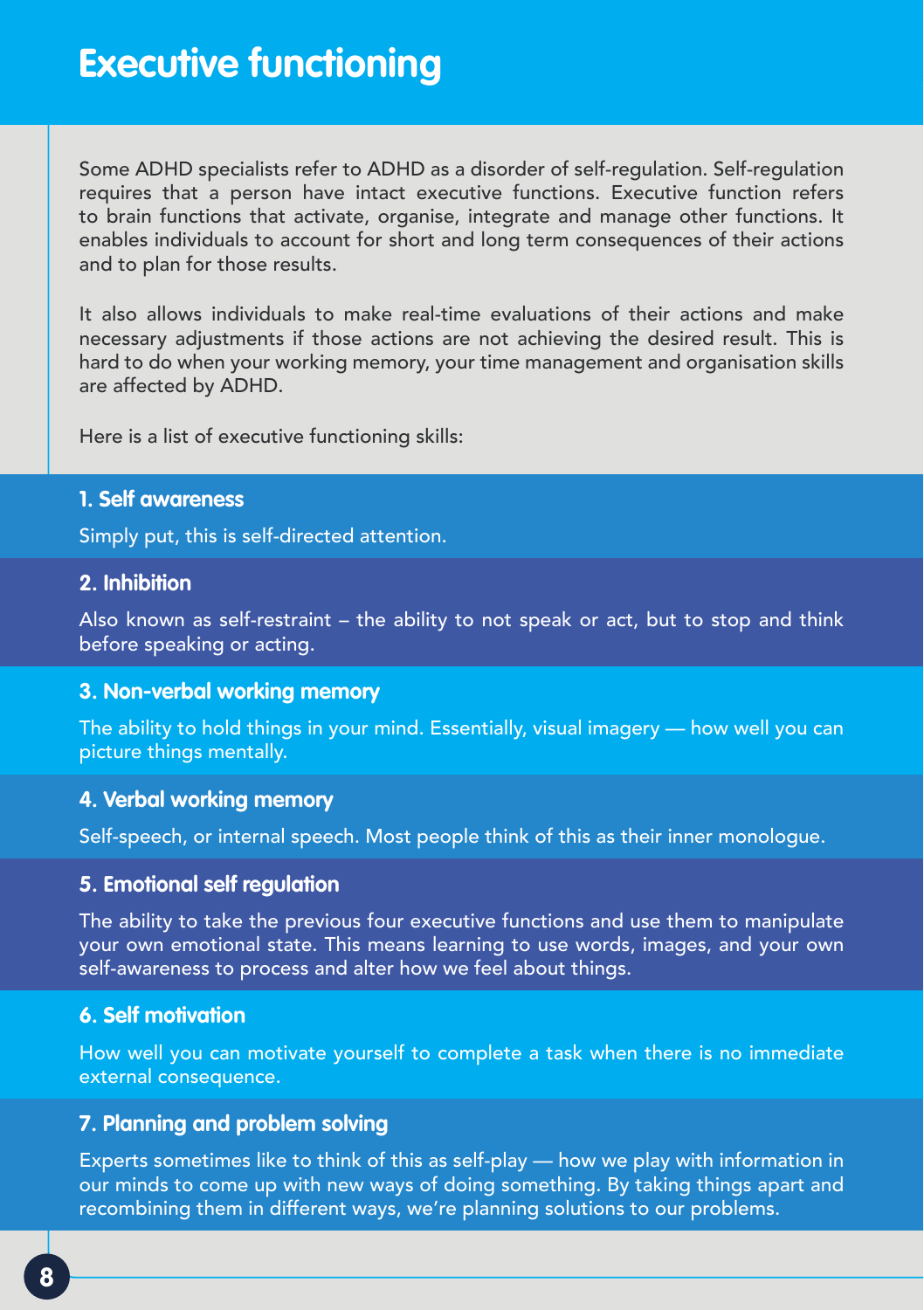## **How might poor executive functioning present?**

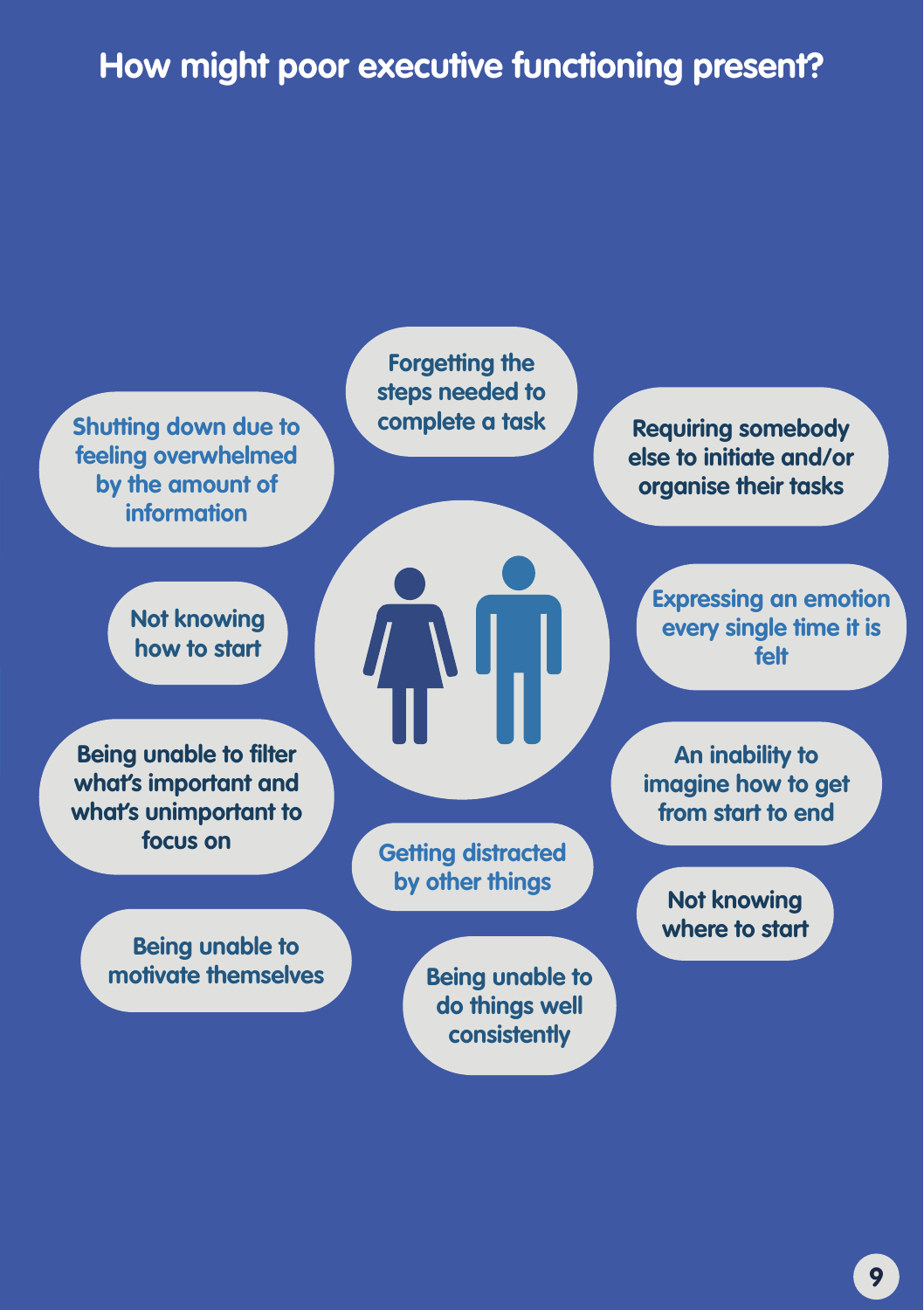## **ADHD and emotional maturation**

Children with ADHD appear to be developing more slowly than their peers. Some scientists estimate that this can be as much as one third of their chronological age.

Children with ADHD can be seen as poorly behaved because their brains are developing at a slower pace than those of other children their age, so they appear immature.



Children with ADHD can appear very sensitive and easily upset. They will often seek comfort and reassurance by seeking affection and closeness to parents. Some children with ADHD may seek friendships with slightly younger peers with whom they identify more than children their own age.

Children with ADHD often struggle making and maintaining friendships. They experience difficulty with taking turns and can be impatient and easily frustrated. Managing conflict or indeed understanding social cues and the rules and regulations of social groups may also be difficult for your child.

We recommend that children with ADHD are encouraged to participate in sporting groups and activity groups such as scouts, cadets and outdoor activity clubs. Such structured groups and activities will help your child learn how to develop friendship skills.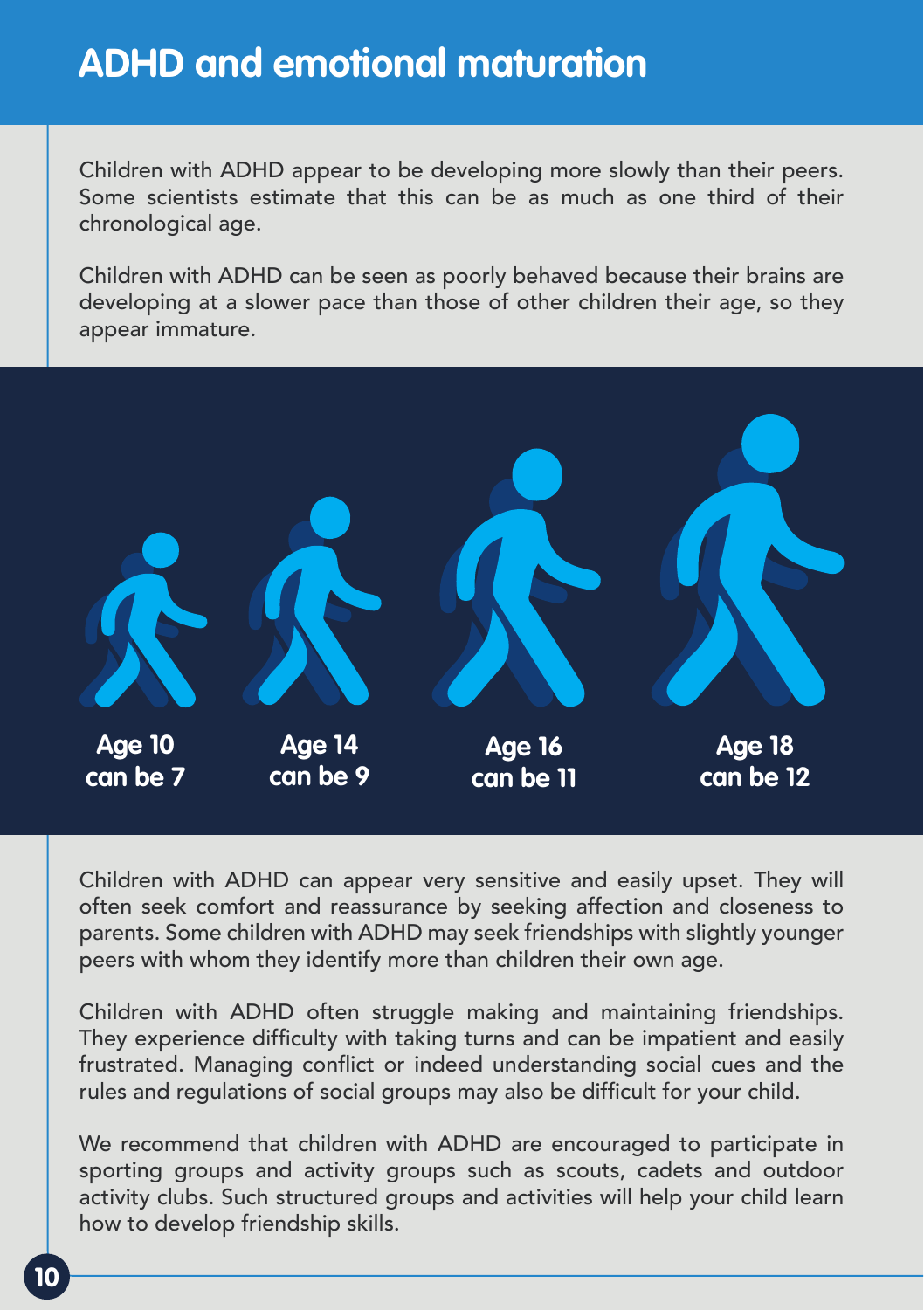ADHD can also be associated with other neurodevelopmental conditions as detailed below. This does not however, mean that if your child has a diagnosis of ADHD, they will also have all the other conditions, but conditions can coexist.

29% of children with a primary diagnosis of ADHD also have ASD (Autistic Spectrum Disorder) and over 40% will also have dyslexia. Dysgraphia, dyscalculia, tics and Tourette's syndrome can also co-occur—or indeed you child may display traits of more than one other neurodevelopmental condition.

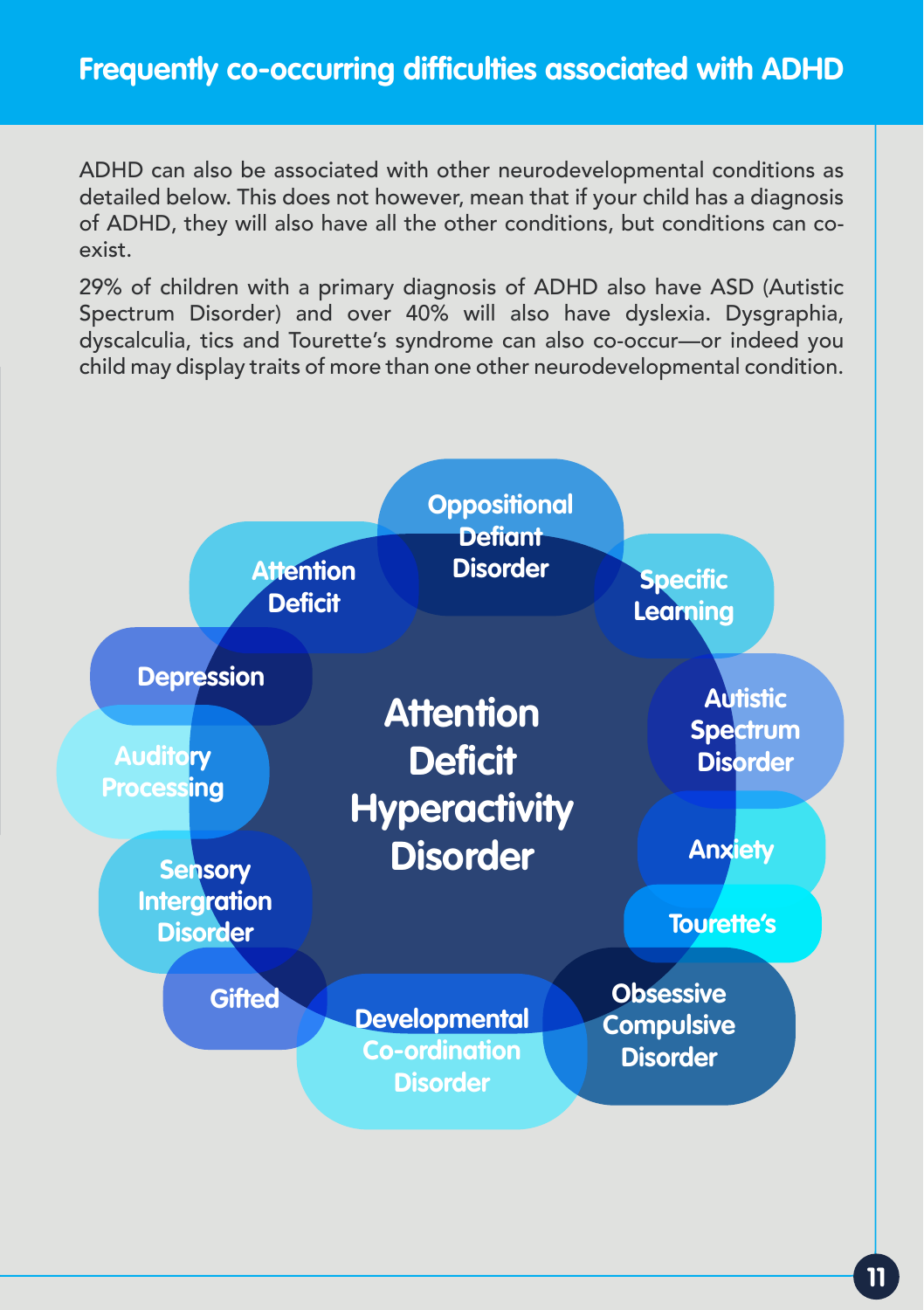There are a range of treatments and interventions for ADHD that include:

**Psycho educative training for parents/carers and children/young people (Information, Advice and Guidance)**

**Parent/carer training programmes that is specific to ADHD**

**Cognitive Behavioural Therapy**

**Systemic Family Therapy**

**Stress reduction strategies, such as progressive muscle relaxation, yoga and deep breathing**

#### **Medication**

The NHS NICE Guidelines recommend a multi modal approach that may at times require the use of a combination of treatment which you can discuss with your ADHD specialist doctor.

### **Nutrition and Diet**

A healthy balanced diet is essential for everyone and can also play a key role in the successful management of ADHD.

Hyperactivity can result in the body using up the energy obtained from food too quickly, resulting in the body craving carbohydrates to restore its energy. Over reliance on carbohydrates can affect mood, motivation and concentration and result in frequent bouts of tiredness. It can also be a cause of weight gain through over eating.

Regular meals, - and depending on your level of activity, regular snacks are needed to maintain energy levels. Children will struggle to learn in school if they are tired and need energy from food.

Ensure your child always has a good breakfast that includes some protein. Protein enables the body to utilise energy over longer periods, whereas a child with ADHD can quickly burn up the energy from a bowl of cereal that consists mainly of carbohydrates.

Food supplements such as Omega 3 fatty acids commonly found in fish oil have been proven to be effective in helping brain growth and are often used in conjunction with ADHD medications.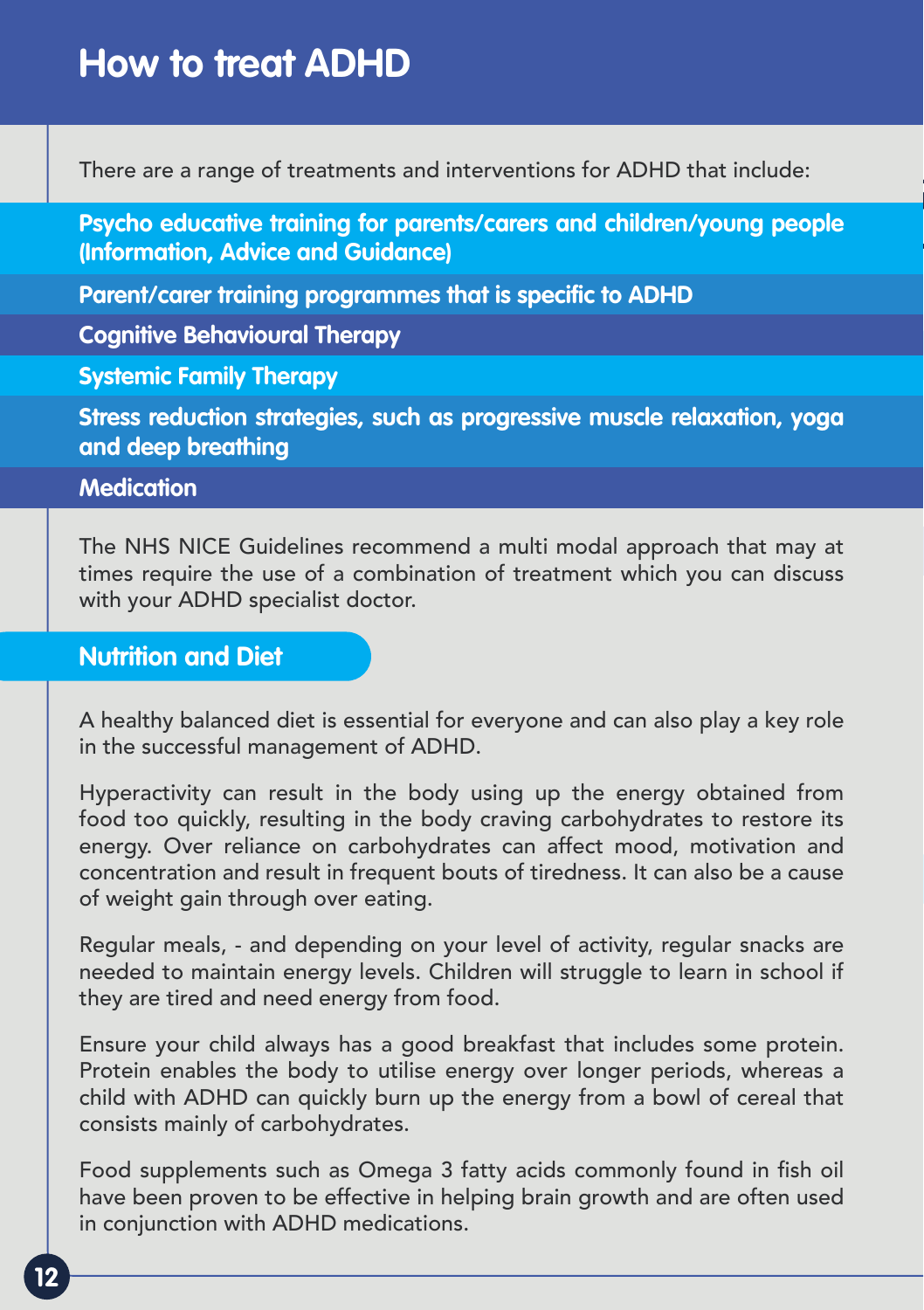

Regular daily physical exercise is proven to help regulate ADHD, reducing anxiety and elevating mood.

All ADHD specialists recommend that exercise is part of a healthy lifestyle. Regular exercise also improves neurotransmission in the brain.

### **Sleep**

Poor sleep is a frequent difficulty for those with ADHD. Poor sleep and the resulting tiredness can further impair ADHD. Regular bed and waking times for children, ideally with some exercise and stress reduction strategies before bedtime all help. Parents should explore this with their child and discover what works best for their family life.

The natural body clock in our brain can be affected by ADHD so the mind and the body will benefit from a routine with set times for going to bed and waking in the morning. Some children are supplemented with melatonin - a natural hormone to help with poor sleep.

### **Planning and Organising**

Executive functioning skills training often forms part of parent support programmes and psycho education programmes. People with ADHD often experience difficulties planning and organising themselves and can be very forgetful.

Employing time management and organisation and planning skills to help your child learn how to put structure and routine in to daily life, is proven to reduce the anxiety experienced by many people with ADHD.

Diaries, posters around the home, timetables and smart phones, can help your child remember important tasks and appointments - and yes, remind them when they have to tidy their bedroom or share in family tasks and responsibilities.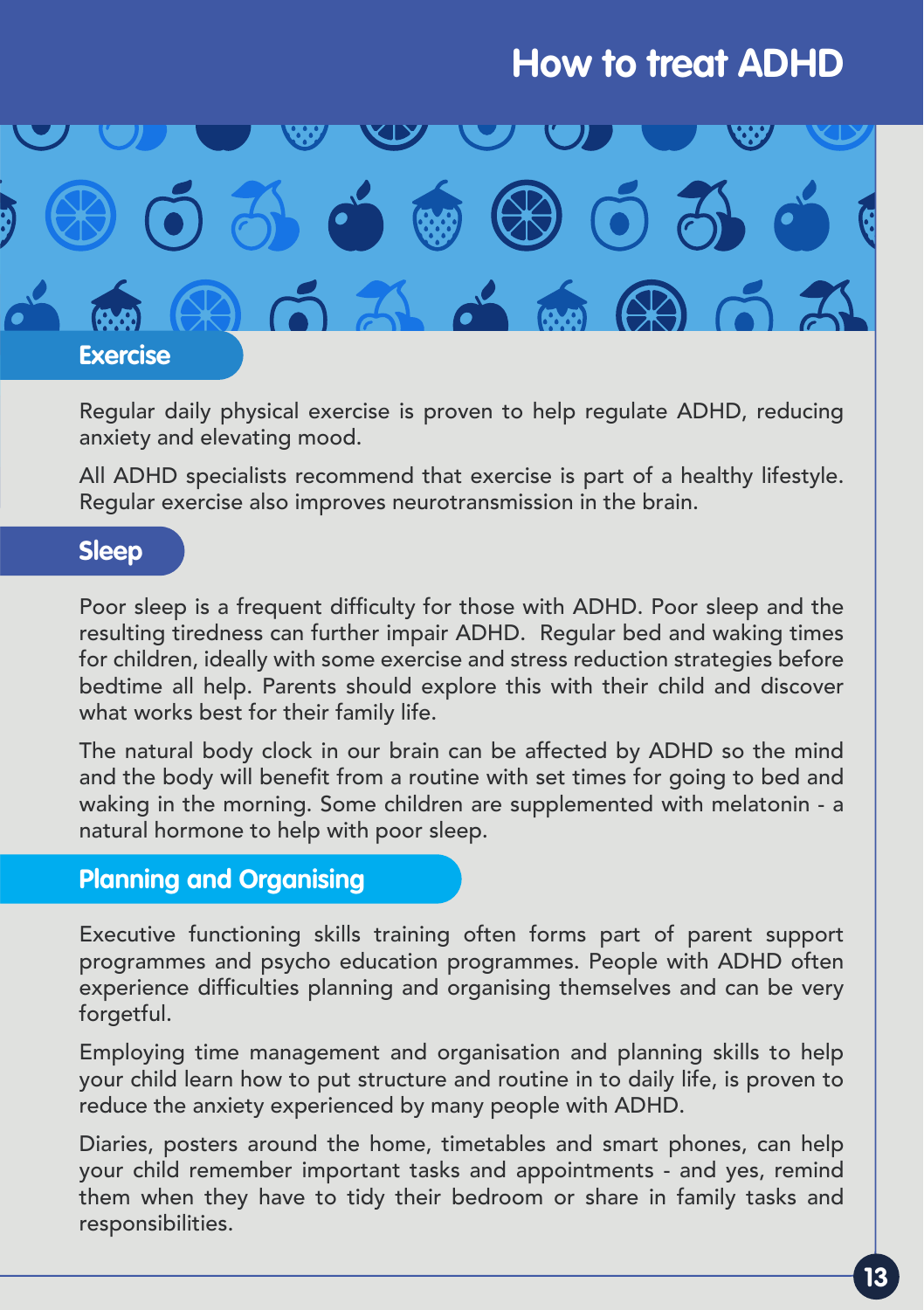### **ADHD Medication**

There are a number of different medicines for ADHD. Medicines for ADHD that are licensed in the UK are:

- **• Methylphenidate (stimulant medication)**
- **• Lisdexamphetamine (stimulant medication)**
- **• Dexamphetamine (stimulant medication)**
- **• Atomoxetine (non stimulant medication)**
- **• Guanfacine (non stimulant medication)**

Non stimulant medications can take up to several weeks before there is a noticeable benefit. Stimulant medications become active within an hour of ingestion. There are some types of stimulant medication which last for only a short time – four hours or so; others are longer lasting and can continue to be active for 8 to 12 hours.

There is no standard dose and doctors usually start with a small dose, gradually increasing it until everyone is agreed that the medication is working effectively. This process is called **titration**. It may take some time to get this exactly right and every individual is different. It is important that parents and teachers as well as the young person agree that the medication is working effectively.

Treatment with medication can improve symptoms of ADHD quite dramatically. Medication is not a cure for ADHD. Medication is only one strategy you can use to live successfully with ADHD. Remember that daily exercise, good sleep, healthy nutrition, social skills training and cognitive behavioural therapy, are all important tools in living successfully with ADHD.

Side affects of medications vary from individual to individual. Many report an upset stomach for the first few weeks of taking ADHD medications. For most people, these side effects disappear after a short time. It is important that you as a family make an informed and educated choice of treatment for your child. If you have any concerns about medication or side effects, please discuss these concerns with your doctor.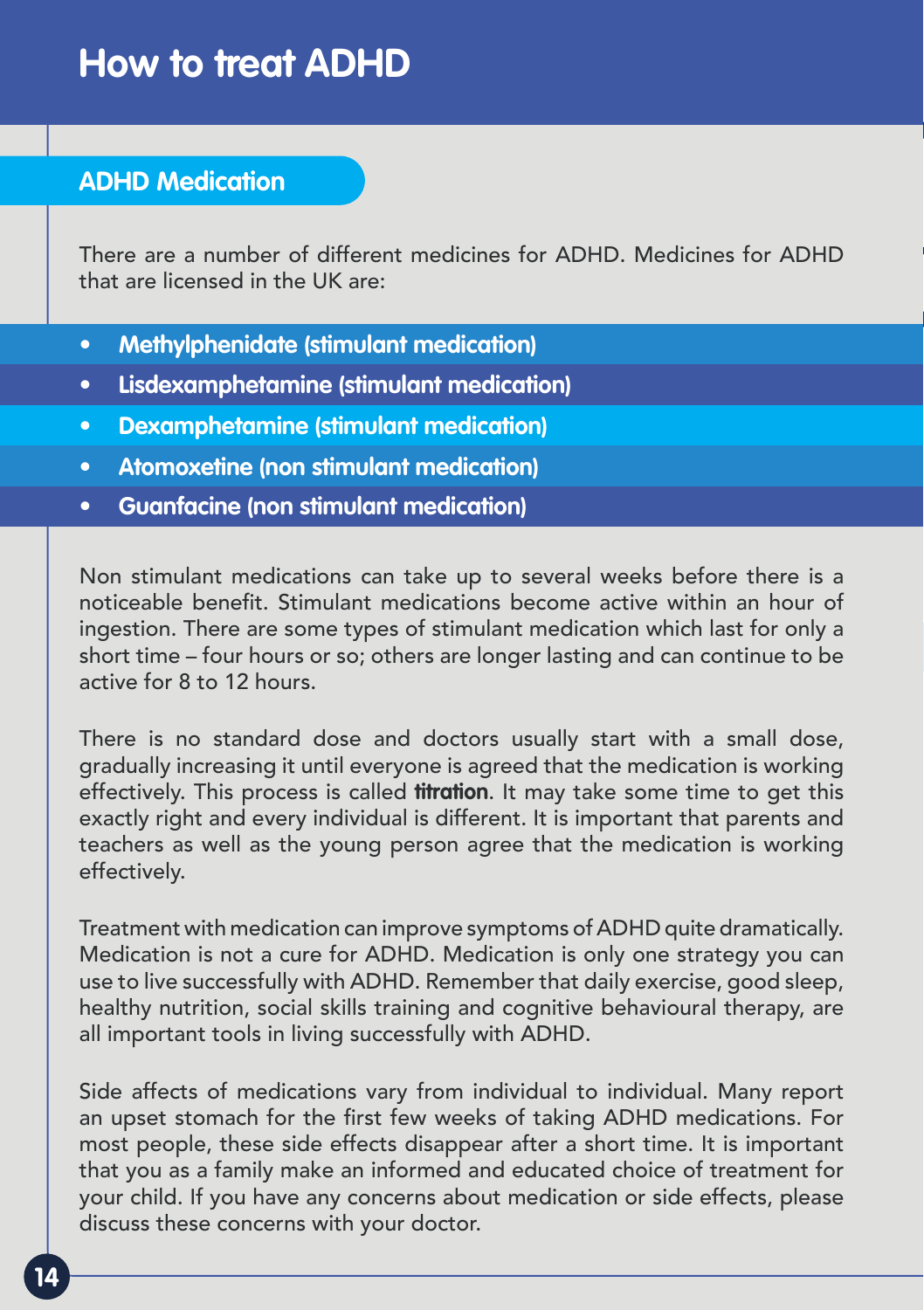

Many parents express concerns about medications for children. You should discuss your concerns with your child's doctor so you can make an informed choice about whether medication should be used as one way of supporting your child.

Different types of medication are available and some children respond better to certain types of medication than others. Your child's clinician will advise you how to approach this and they may trial different types of medication and dosage until your child is responding to medication in the best way. Always follow your doctor's advice and guidance on all matters relating to medication.

### **Information for Parents and Carers**

Parenting a child with additional needs requires additional knowledge and skills. Parents of children newly diagnosed with ADHD, should be offered a training programme to understand and support their child's ADHD.

ADHD is not caused by poor parenting, but parents do need to understand how to parent a child with ADHD. Learn how to make your home ADHD friendly, and ensure your child's school has been trained to meet the educational needs of your child to ensure their emotional well being. It is a legal requirement that school staff are trained to meet the needs of every learner.

Parents can obtain a wealth of information from the following web sites:

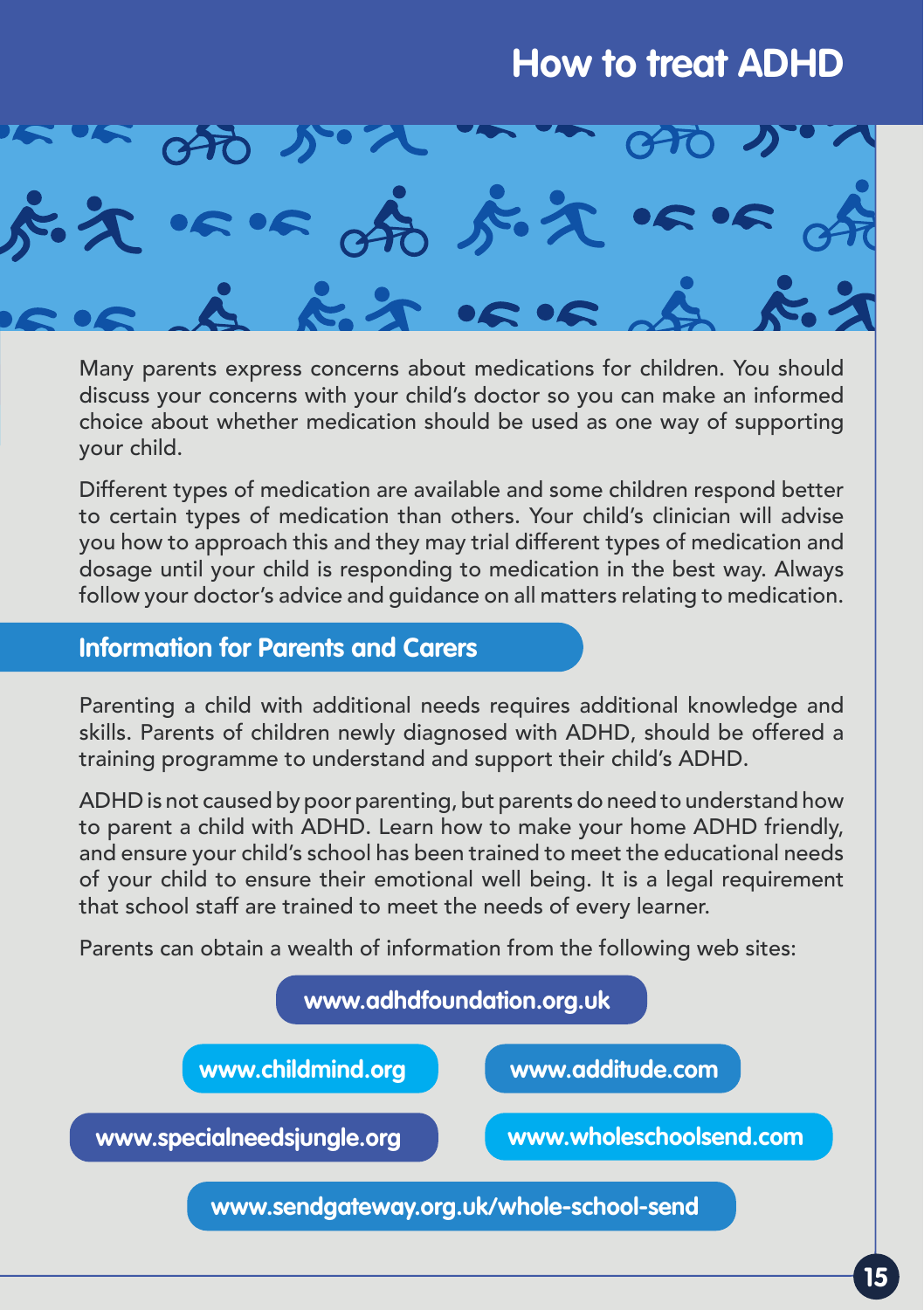### **1. Be informed**

Learn as much as you can about ADHD and those other neurodevelopmental differences that frequently co-exist with ADHD (such as dyslexia, dyspraxia, dysgraphia and dyscalculia).

The more you know, the better you will be able to understand your child and support them both at home and at school. Look at the links on our website for the NHS NICE Guidelines (SIGN in Scotland) on what to expect from the NHS (https://www.adhdfoundation.org.uk/wp-content/uploads/2019/02/ADHD-NICE-Guidelines-Patient-Booklet.pdf).

And the OFSTED document on 'Supporting Neurodiverse Pupils (https:// www.adhdfoundation.org.uk/wp-content/uploads/2020/04/OFSTED-GUIDELINES-Nick-Whittaker-Neurodiversity-Conference-January-2020.pdf)



### **2. Keep a record of every meeting and appointment at the school and the doctors**

Always take your note book with you (or record them on your smart phone) and date and time them. Things discussed and agreed can often be forgotten or overlooked so be the best advocate your child can have by making sure you have copies of all notes, reports and documents relating to your child's health and education.

### **3. Take a strength based approach**

Focus on the positives with your child; encourage them to recognise the things they are good at rather than just those issues they struggle with.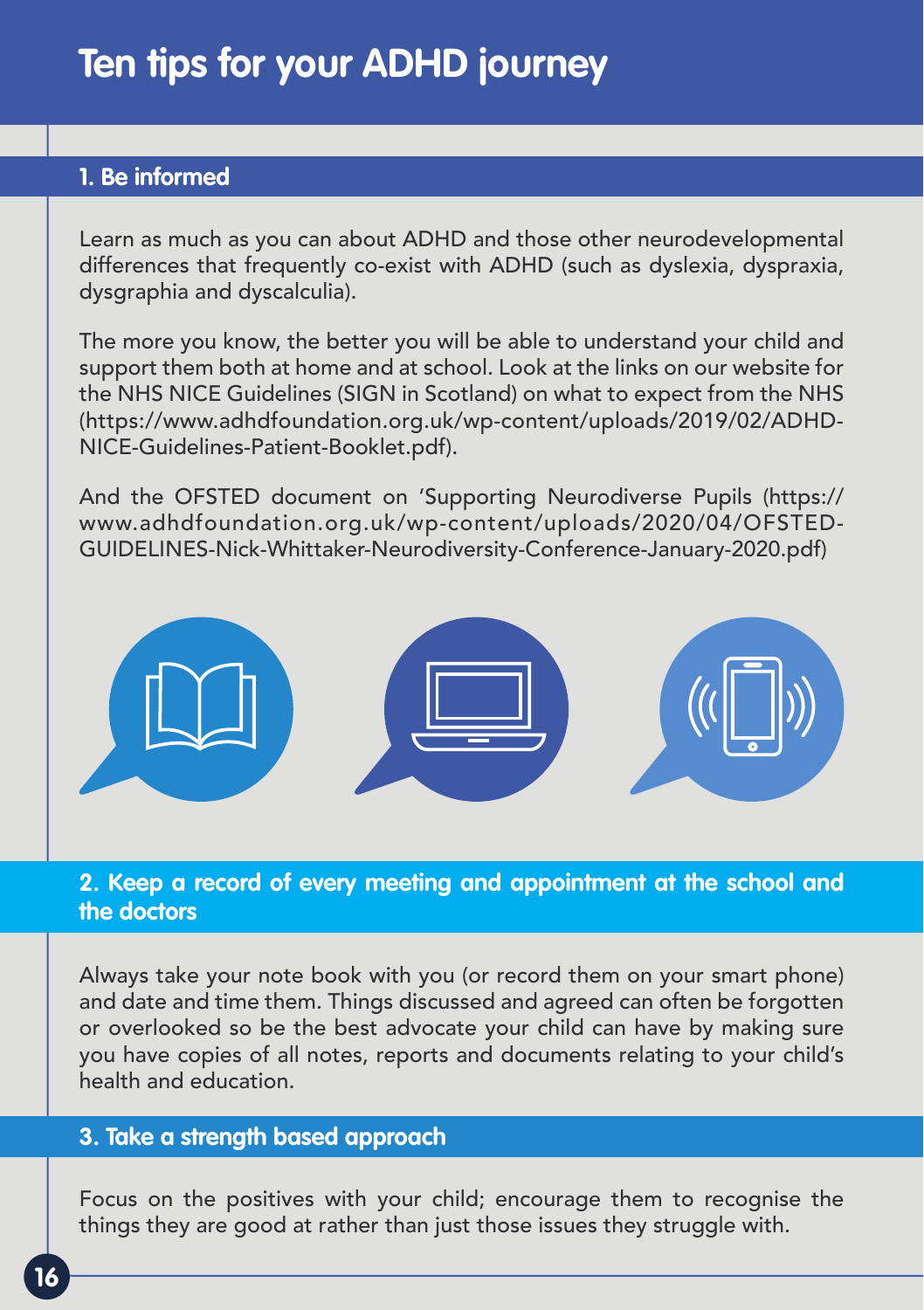### **4. Boost your child's confidence and self esteem**

Remind the constantly how much they are loved unconditionally, praise the effort they make, help them learn to manage their ADHD, - don't be the parent who just says "Do as I say" – 'show them how' and be patient with them as they make mistakes. ADHD is not an excuse – its an explanation. Children have to learn to be accountable for their actions – and remember that if you follow all the instructions in this booklet, you will make your child's life much less stressful as they learn how to deal with ADHD.

### **5. ADHD does not define your child**

Please ensure that your child and everyone in the family knows that ADHD is one part of who they are; it does not define them and nor we should we interpret everything about them through the lens of ADHD. Every human being is unique and experiences the world in their own way.

### **6. Find support accessible to you**

Join a support group and participate in parents skills programmes, on line training, podcasts and webinars. Your family need to support one another and seek support from other groups, charities and agencies.

If you are worried about your childs emotional well being, speak with an expert in ADHD – remember that not all doctors, nurses, teachers or school counsellors have been trained to understand how to support a child with ADHD.

They need your knowledge and expertise as a parent who has learned what ADHD is and how it can impact on an individual.

### **7. Become a good listener, communicator and collaborator**

You will need to the support and co-operation of many people to ensure your child's needs are understood and that they are able to access good health care, a good inclusive education and access all those things that children enjoy so they can achieve their potential and mature into a successful young adult.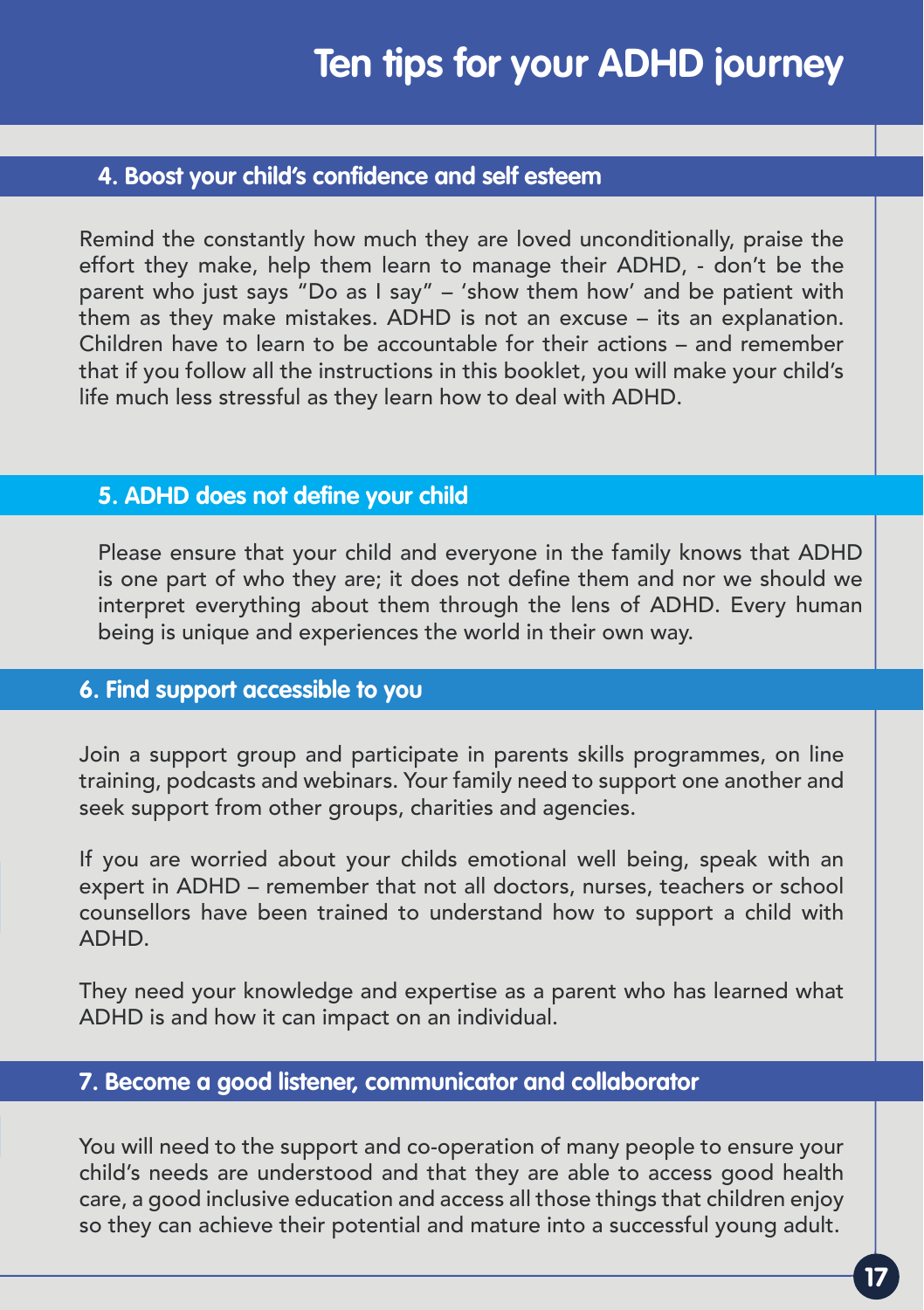### **8. Teach your child 'The Friendship Factor'**

Loneliness can affect our health and happiness. One of the most important parts of childhood is making friends. Human beings are a social species – we thrive in relationships.

We learn how to belong and feel safe in our family home, in our school and in our community as well as groups our child joins such as Scouts, Brownies, Girl Guides, sports clubs, etc. We need our friends to share good times with and be there for us when things are difficult.

Good friendships help to build resilient children who are able to make their own way in the world. Make one to one time with your child and help them learn what a good friend is – patient, kind, sharing, forgiving, helpful and how to communicate with others in a calm, sensitive and respectful way.

Be a role model for them – be the type of friend that you needed when you were a child.

### **9. ADHD is a family affair**

ADHD is largely genetic but influenced by environmental factors such as home life, school and any really positive or difficult events in our early childhood – ADHD is not just about genetics; the world around us affects how ADHD presents in your child.

Have you as a parent got ADHD or dyslexia, dyscalculia, sensory integration difficulties, tics or autism? Have any of your relatives?

Again be informed – as a family. Ensure that siblings understand their brother or sister experience the world in a different way. Equally any family friends or relatives. ADHD is characterised by a developmental delay of about to 3 years – sometimes more.

This means your child may seem and behave in ways that are less mature than that of other children their age. This may affect their ability to make friends and feel that 'they belong'.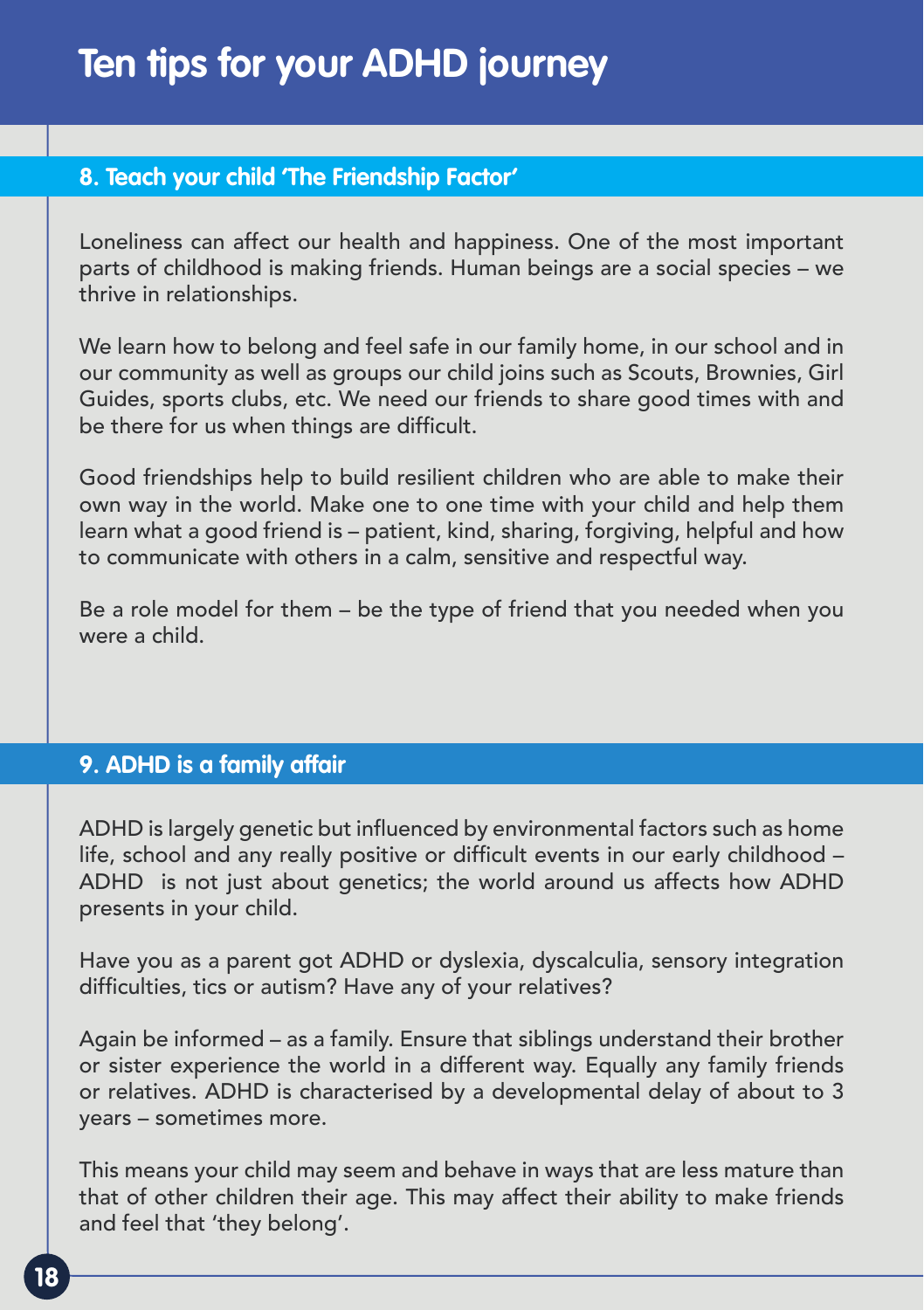### **10. Celebrate your child's achievements and progress**

Always look for opportunities to pay your child a compliment; every day. Children learn from modelling the behaviour of those around them. Be a role model they can learn from – be the parent you needed when you were a child. Be the teacher you needed when you were a child. Be there at those special moments and always be ready with words of encouragement, kindness and support.